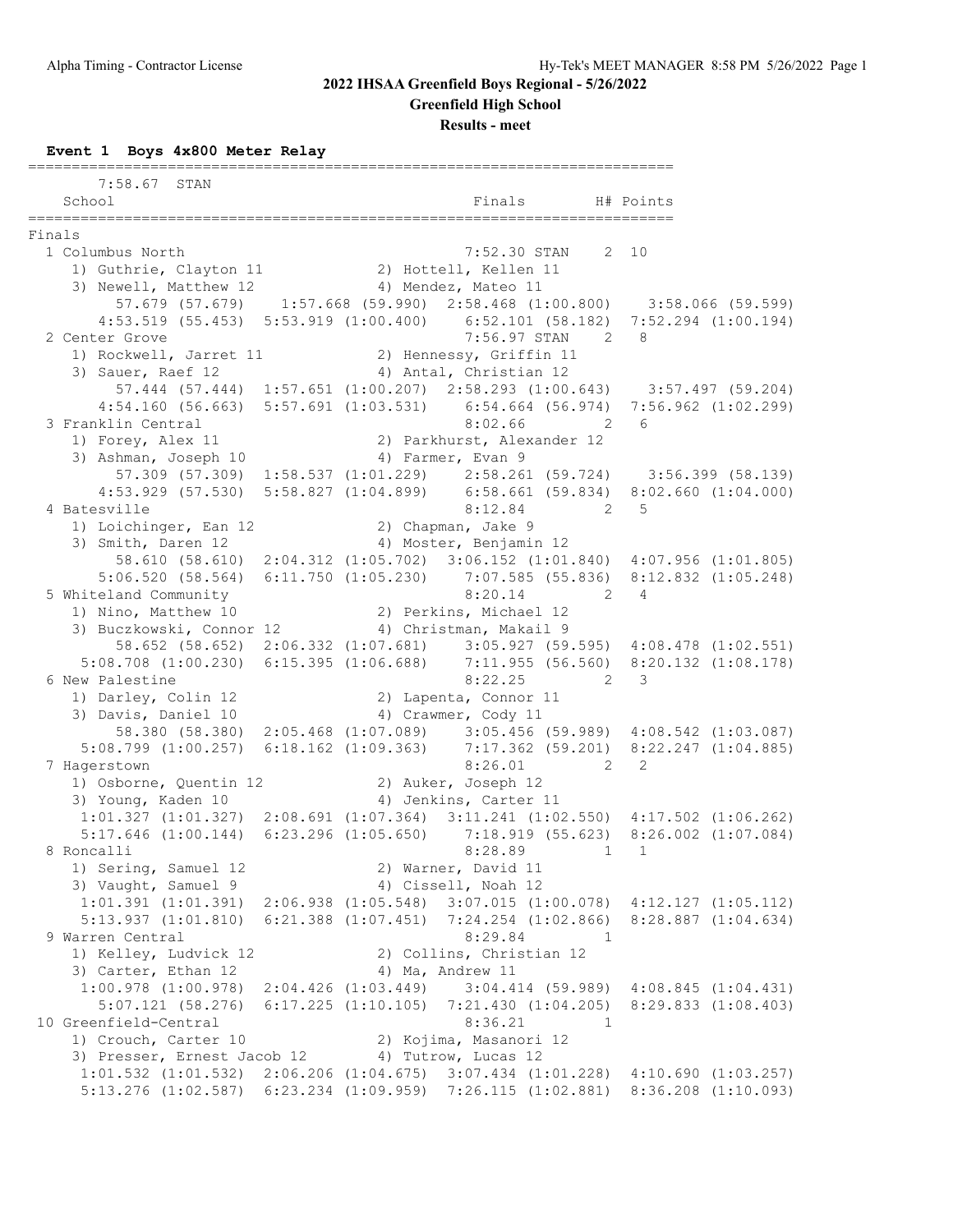**Greenfield High School**

#### **Results - meet**

#### **....Event 1 Boys 4x800 Meter Relay**

11 South Dearborn 1 and 1 and 1 and 1 and 1 and 1 and 1 and 1 and 1 and 1 and 1 and 1 and 1 and 1 and 1 and 1 and 1 and 1 and 1 and 1 and 1 and 1 and 1 and 1 and 1 and 1 and 1 and 1 and 1 and 1 and 1 and 1 and 1 and 1 and 1) Schumann, Easton 10 2) Lagaly, Blake 10 3) Hail, Jason 10 (4) Scruggs, Nakia 10 1:01.974 (1:01.974) 2:06.938 (1:04.964) 3:11.475 (1:04.538) 4:20.574 (1:09.099) 5:26.849 (1:06.276) 6:35.706 (1:08.858) 7:35.537 (59.831) 8:42.704 (1:07.167) 12 Northeastern 8:44.23 1 1) Mull, Mason 11 2) Smith, Logan 10 3) Drake, Nolan 10 4) Luebbe, Grant 11 1:04.035 (1:04.035) 2:14.462 (1:10.427) 3:14.758 (1:00.297) 4:26.710 (1:11.952) 5:29.694 (1:02.985) 6:35.266 (1:05.572) 7:35.761 (1:00.495) 8:44.221 (1:08.460) 13 East Central 2012 2020 12:45.55 1 1) Hicks, Logan 10 2) Hicks, Gavin Fr 3) Nash, David 12 4) McFee, Sam Jr 1:04.193 (1:04.193) 2:13.301 (1:09.109) 3:15.155 (1:01.855) 4:22.872 (1:07.717) 5:24.136 (1:01.265) 6:33.325 (1:09.190) 7:35.184 (1:01.860) 8:45.544 (1:10.360) 14 Connersville 2.46.94 and 2.46.94 1) Baker, Owen 11 2) Wenta, Austin 12 3) Steele, Mitchell 9 4) Isaac, Andrew 11 1:00.247 (1:00.247) 2:07.651 (1:07.404) 3:11.236 (1:03.586) 4:22.974 (1:11.738) 5:07.121 (44.148) 5:26.460 (19.340) 6:33.579 (1:07.120) 8:46.940 (2:13.361) 15 Greenwood Community 8:47.04 2 1) Grimes, Samuel 10 2) Sirkin, Josh 11 3) Meyer, C.J. 12 4) Watson, Conner 12 59.743 (59.743) 2:08.142 (1:08.399) 3:11.379 (1:03.238) 4:17.982 (1:06.603) 5:20.222 (1:02.240) 6:31.267 (1:11.046) 7:34.933 (1:03.667) 8:47.031 (1:12.098) 16 Richmond 8:52.78 1 1) Miller, Ethan 10 2) Farmer, Greyson 9 3) Newton, Ethan 10 4) McClain, Noah 11 1:03.784 (1:03.784) 2:12.620 (1:08.837) 3:15.395 (1:02.776) 4:23.927 (1:08.532) 5:27.296 (1:03.369) 6:37.842 (1:10.546) 7:41.727 (1:03.886) 8:52.777 (1:11.050)

#### **Event 2 Boys 100 Meter Dash**

 11.03 STAN Name The Year School Prelims H# ========================================================================= Preliminaries 1 Reeves-Lile, Jaelyn 11 Warren Central 10.79QSTAN 1 2 Schultz, Brad 11 Triton Central 11.19Q 2 3 Wheat, Brandon 12 Center Grove 10.97QSTAN 1 4 Stewart, Matthew 12 Greensburg 11.240 2 5 Johnson, Marquis 12 Richmond 11.08q 1 6 Dicken, Brady 9 Center Grove 11.13q 1 7 Johnson, Vermont 12 Warren Central 11.28q 2 8 Riley, Will 9 Greenwood Community 11.32q 2 9 Patel, Dahya 12 Lawrenceburg 11.38 2 11.374 10 Combs, Brayden 10 Lawrenceburg 11.38 1 11.379 11 Woods, Tamir 11 Indianapolis 11.41 2 11.403 12 Bertsch, Alex 12 Cambridge Ci 11.41 11.407 13 Schonfeld, Tyler 11 Morristown 11.44 1 11.432 14 Lee, Aaron 10 Greenfield-Central 11.44 11.436 15 Romack, Mason 11 Hagerstown 11.48 2 16 Harvey, Jayon 10 Franklin Central 11.57 2

=========================================================================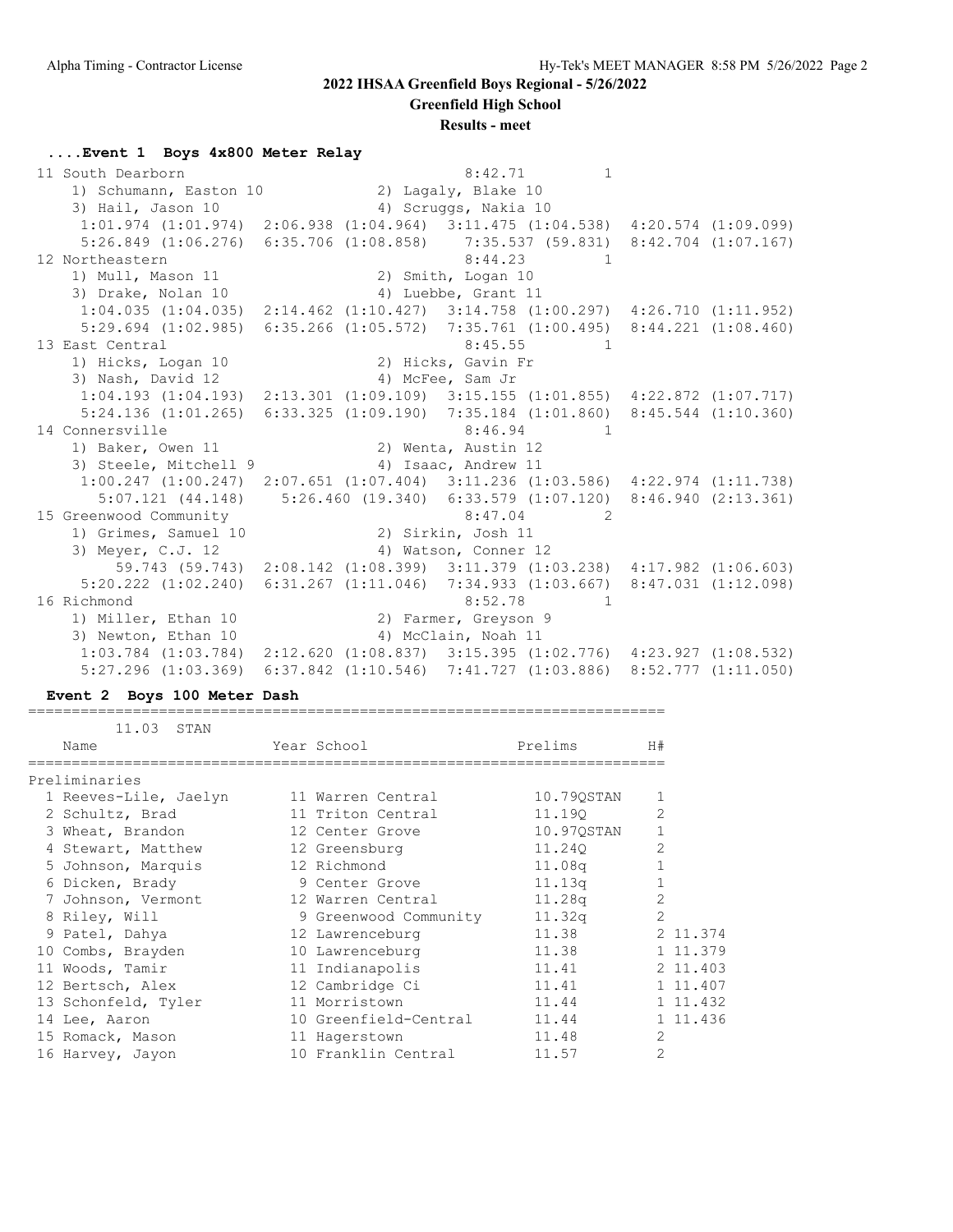**Greenfield High School**

**Results - meet**

#### **Event 3 Boys 110 Meter Hurdles**

| 14.76<br>STAN       |                     |                    |                |          |
|---------------------|---------------------|--------------------|----------------|----------|
| Name                | Year School         | Prelims            | H#             |          |
| 1 Hooten, Alexander | 12 Roncalli         | 14.740STAN         |                |          |
| 2 Sweet, Parker     | 11 Connersville     | 15.220             | 2              |          |
| 3 Schott, James     | 12 Center Grove     | 14.880             |                |          |
| 4 Doyle, Parker     | 11 Center Grove     | 15.390             |                |          |
| 5 Cutshaw, Ethan    | 12 Indianapolis     | 15.42q             |                |          |
| 6 Winters, Aaliyo   | 11 Warren Central   | 15.60 <sub>q</sub> |                |          |
| 7 Durham, Michael   | 11 Warren Central   | 15.79 <sub>q</sub> |                |          |
| 8 Cales, Ethan      | 10 Triton Central   | 16.06q             |                |          |
| 9 Horsnby, Blaine   | 10 Connersville     | 16.51              |                |          |
| 10 Penney, Wyatt    | 11 Franklin Central | 16.53              |                | 2 16.522 |
| 11 Wheeler, Cole    | 12 Columbus North   | 16.53              |                | 2 16.530 |
| 12 Hamilton, Deacon | 10 Batesville       | 16.93              | $\overline{2}$ |          |
| 13 Berger, Lowell   | 10 Hagerstown       | 17.20              |                |          |
| 14 Miller, Dameon   | 12 Franklin Central | 17.56              | $\overline{2}$ |          |
| 15 Martin, Dylan    | 11 Rising Sun       | 17.73              |                |          |
| 16 Thornton, Luke   | 10 Lawrenceburg     | 18.33              | 2              |          |

=========================================================================

#### **Event 4 Boys 200 Meter Dash**

#### =========================================================================

| 22.22 STAN            |                        |         |              |
|-----------------------|------------------------|---------|--------------|
| Name                  | Year School            | Prelims | H#           |
| 1 Reeves-Lile, Jaelyn | 11 Warren Central      | 22,270  | 2            |
| 2 Wheat, Brandon      | 12 Center Grove        | 22,410  |              |
| 3 Wray, Matthew       | 10 Whiteland Community | 22,470  | $\mathbf{1}$ |
| 4 Combs, Brayden      | 10 Lawrenceburg        | 22,750  | 2            |
| 5 Hines, Hudauri      | 10 Franklin Central    | 23.00q  | 1            |
| 6 Wheat, Drew         | 11 Center Grove        | 23.02q  | 1            |
| 7 Pasch, Jake         | 12 Indianapolis        | 23.22q  | 2            |
| 8 Thomas, Grayson     | 10 New Palestine       | 23.35q  | 2            |
| 9 Wilkins, Brayden    | 10 Triton Central      | 23.41   | $\mathbf{1}$ |
| 10 Adair, Layden      | 12 Indianapolis        | 23.45   | 2            |
| 11 Bertsch, Alex      | 12 Cambridge Ci        | 23.55   | 2            |
| 12 Evans, Charles     | 10 South Dearborn      | 23.73   | 2            |
| 13 Rinear, Jack       | Sr East Central        | 23.74   |              |
| 14 Romack, Mason      | 11 Hagerstown          | 23.81   |              |
| 15 Michaels, Phoenix  | 12 Richmond            | 24.48   |              |
| 16 Knecht, Kirk       | 10 Greenfield-Central  | 31.70   | 2            |

#### **Event 3 Boys 110 Meter Hurdles** =======================================================================

|        | 14.76 STAN          |                   |            |        |
|--------|---------------------|-------------------|------------|--------|
|        | Name                | Year School       | Finals     | Points |
| Finals |                     |                   |            |        |
|        |                     |                   |            |        |
|        | 1 Hooten, Alexander | 12 Roncalli       | 14.65 STAN | 10     |
|        | 2 Doyle, Parker     | 11 Center Grove   | 14.76 STAN | 8      |
|        | 3 Sweet, Parker     | 11 Connersville   | 14.93      |        |
|        | 4 Schott, James     | 12 Center Grove   | 15.13      | 5      |
|        | 5 Cutshaw, Ethan    | 12 Indianapolis   | 15.47      |        |
|        | 6 Durham, Michael   | 11 Warren Central | 15.68      | २      |
|        | 7 Winters, Aaliyo   | 11 Warren Central | 15.80      |        |
|        |                     |                   |            |        |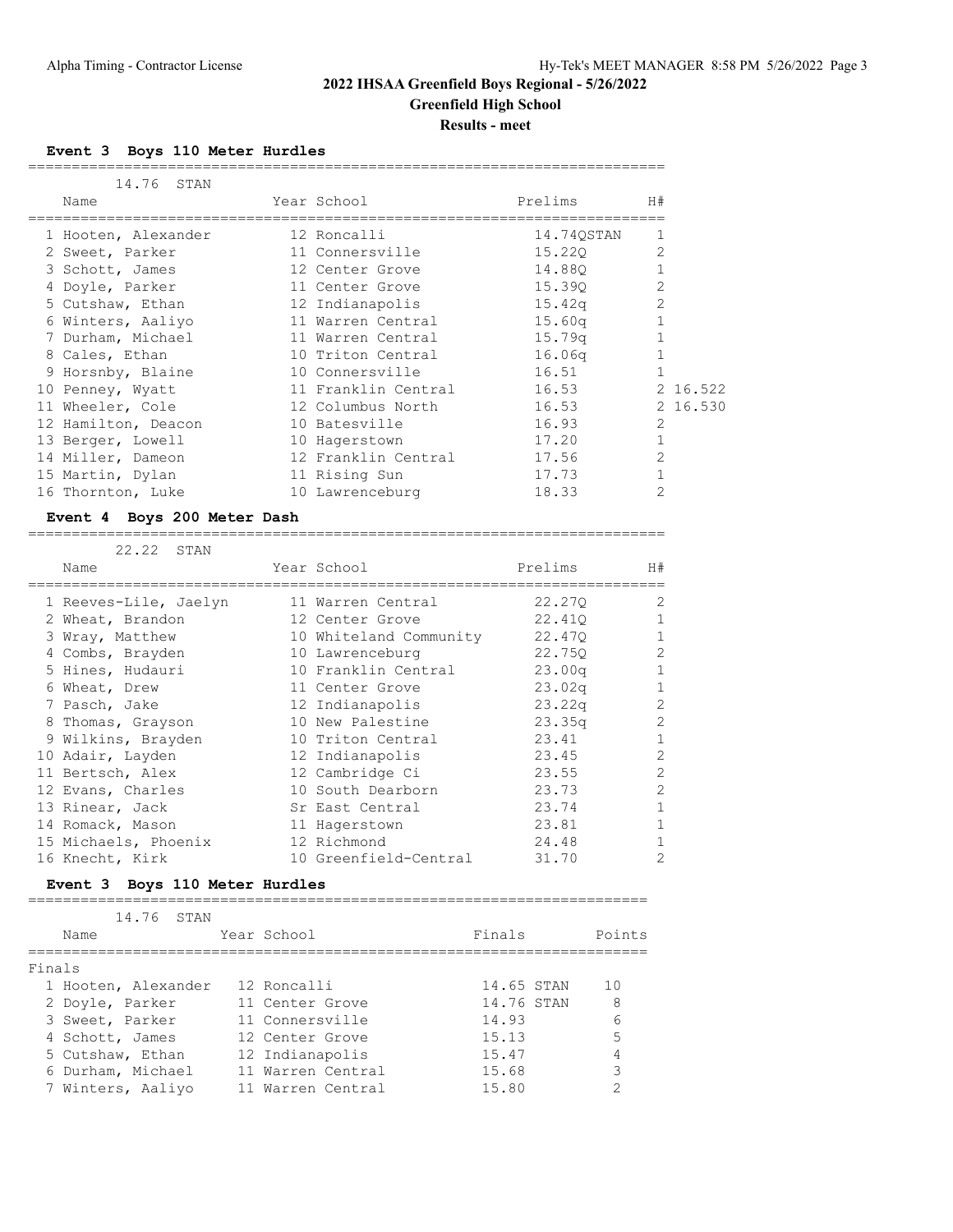**Greenfield High School**

### **Results - meet**

## **....Event 3 Boys 110 Meter Hurdles**

| 8 Cales, Ethan              | 10 Triton Central     | 15.84      |               |
|-----------------------------|-----------------------|------------|---------------|
| Event 2 Boys 100 Meter Dash |                       |            |               |
| 11.03 STAN                  |                       |            |               |
| Name                        | Year School           | Finals     | Points        |
| 1 Wheat, Brandon            | 12 Center Grove       | 10.87 STAN | 10            |
| 2 Reeves-Lile, Jaely        | 11 Warren Central     | 10.88 STAN | 8             |
| 3 Johnson, Marquis          | 12 Richmond           | 11.05      | 6             |
| 4 Dicken, Brady             | 9 Center Grove        | 11.09      | 5             |
| 5 Schultz, Brad             | 11 Triton Central     | 11.11      | 4             |
| 6 Johnson, Vermont          | 12 Warren Central     | 11.14      | 3             |
| 7 Stewart, Matthew          | 12 Greensburg         | 11.16      | $\mathcal{P}$ |
| 8 Riley, Will               | 9 Greenwood Community | 11.23      |               |

### **Event 5 Boys 1600 Meter Run**

=======================================================================

| $4:18.42$ STAN<br>Name Year School Finals Points                                                                                        |         |                                                                                                 |  |
|-----------------------------------------------------------------------------------------------------------------------------------------|---------|-------------------------------------------------------------------------------------------------|--|
|                                                                                                                                         |         |                                                                                                 |  |
| 1 Kilbarger-Stumpff, 12 Columbus North 4:09.82 STAN 10                                                                                  |         |                                                                                                 |  |
|                                                                                                                                         |         | $1:03.002$ $(1:03.002)$ $2:07.813$ $(1:04.811)$ $3:11.222$ $(1:03.410)$ $4:09.815$ $(58.593)$   |  |
|                                                                                                                                         |         |                                                                                                 |  |
| 2 Henkle, Brayden 11 Franklin Central 4:18.22 STAN 8<br>1:03.279 (1:03.279) 2:08.101 (1:04.822) 3:13.347 (1:05.247) 4:18.214 (1:04.867) |         |                                                                                                 |  |
| 3 Hennessy, Griffin 11 Center Grove 4:21.03 6                                                                                           |         |                                                                                                 |  |
|                                                                                                                                         |         | $1:03.649$ $(1:03.649)$ $2:09.925$ $(1:06.277)$ $3:18.846$ $(1:08.921)$ $4:21.021$ $(1:02.175)$ |  |
| 4 Guthrie, Clayton 11 Columbus North 4:22.10 5                                                                                          |         |                                                                                                 |  |
|                                                                                                                                         |         | 1:03.424 (1:03.424) 2:10.117 (1:06.694) 3:18.983 (1:08.866) 4:22.097 (1:03.115)                 |  |
| 5 Moster, Benjamin 12 Batesville 4:28.30 4                                                                                              |         |                                                                                                 |  |
|                                                                                                                                         |         | $1:04.602$ $(1:04.602)$ $2:10.937$ $(1:06.336)$ $3:20.165$ $(1:09.228)$ $4:28.292$ $(1:08.128)$ |  |
| 6 Harder, Owen 12 Greenwood Ch 4:30.18 3                                                                                                |         |                                                                                                 |  |
|                                                                                                                                         |         | 1:05.469 (1:05.469) 2:13.376 (1:07.908) 3:25.039 (1:11.663) 4:30.172 (1:05.133)                 |  |
| 7 Rockwell, Gavin 10 Center Grove 4:33.17 2                                                                                             |         |                                                                                                 |  |
|                                                                                                                                         |         | 1:05.205 (1:05.205) 2:12.960 (1:07.755) 3:24.671 (1:11.711) 4:33.166 (1:08.496)                 |  |
| 8 Coburn, Grant 10 Warren Central 4:34.75 1                                                                                             |         |                                                                                                 |  |
|                                                                                                                                         |         | $1:04.037$ $(1:04.037)$ $2:13.054$ $(1:09.017)$ $3:25.318$ $(1:12.265)$ $4:34.743$ $(1:09.425)$ |  |
| 9 Ramsey, Jackson 12 Northeastern 4:36.60<br>1:07.050 (1:07.050) 2:16.987 (1:09.938) 3:28.105 (1:11.118) 4:36.592 (1:08.488)            |         |                                                                                                 |  |
|                                                                                                                                         |         |                                                                                                 |  |
| 10 Stanley, Kyle 12 Rushville Co 4:37.36                                                                                                |         |                                                                                                 |  |
|                                                                                                                                         |         | $1:04.319$ $(1:04.319)$ $2:12.797$ $(1:08.479)$ $3:26.017$ $(1:13.220)$ $4:37.355$ $(1:11.339)$ |  |
| 11 Cates, Chase 11 Northeastern 4:38.64                                                                                                 |         |                                                                                                 |  |
|                                                                                                                                         |         | $1:07.187$ $(1:07.187)$ $2:16.733$ $(1:09.546)$ $3:27.545$ $(1:10.812)$ $4:38.640$ $(1:11.096)$ |  |
| 12 Potts, Ayden 10 Milan                                                                                                                | 4:42.32 |                                                                                                 |  |
|                                                                                                                                         |         | $1:06.675$ $(1:06.675)$ $2:18.121$ $(1:11.447)$ $3:32.315$ $(1:14.195)$ $4:42.315$ $(1:10.000)$ |  |
| 13 Loichinger, Ean 12 Batesville 4:42.75                                                                                                |         |                                                                                                 |  |
|                                                                                                                                         |         | $1:06.300$ $(1:06.300)$ $2:17.346$ $(1:11.047)$ $3:31.158$ $(1:13.812)$ $4:42.745$ $(1:11.587)$ |  |
| 14 Grimes, Samuel 10 Greenwood Community 4:43.06                                                                                        |         |                                                                                                 |  |
|                                                                                                                                         |         | $1:07.227$ $(1:07.227)$ $2:17.626$ $(1:10.400)$ $3:31.389$ $(1:13.763)$ $4:43.055$ $(1:11.666)$ |  |
| 15 Perkins, Michael 12 Whiteland Community 4:43.94                                                                                      |         |                                                                                                 |  |
|                                                                                                                                         |         | $1:07.540$ (1:07.540) $2:17.635$ (1:10.096) $3:31.876$ (1:14.241) $4:43.938$ (1:12.062)         |  |
| 16 Kenkel, Beau 11 Shelbyville 4:54.58                                                                                                  |         |                                                                                                 |  |
|                                                                                                                                         |         | $1:04.987$ $(1:04.987)$ $2:13.334$ $(1:08.347)$ $3:30.081$ $(1:16.748)$ $4:54.571$ $(1:24.490)$ |  |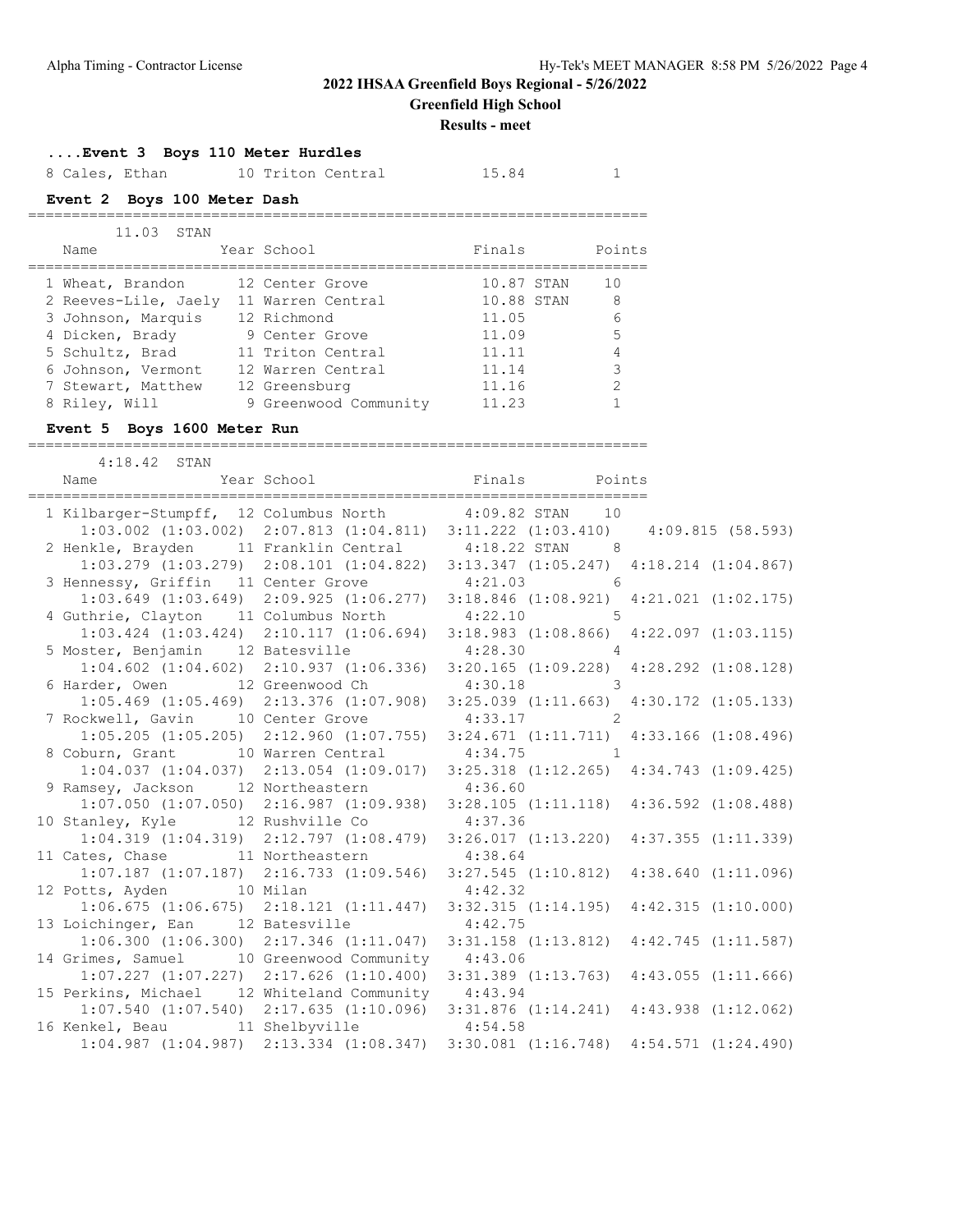**Greenfield High School**

### **Results - meet**

**Event 6 Boys 4x100 Meter Relay**

| 42.55<br>STAN               |                             |              |             |             |
|-----------------------------|-----------------------------|--------------|-------------|-------------|
| School                      | Finals                      |              | H# Points   |             |
| 1 Whiteland Community       | 43.65                       | 2            | 10          |             |
| 1) Wray, Matthew 10         | 2) Dotson, Peyton 11        |              |             |             |
| 3) Parrish, Scott 11        | 4) Nyonteh, Jamal 12        |              |             |             |
| 2 Greenfield-Central        | 43.70                       | 2            | 8           |             |
| 1) Lee, Aaron 10            | 2) Runions, Michael 11      |              |             |             |
| 3) Knecht, Kirk 10          | 4) McGuire, Hudson 12       |              |             |             |
| 3 Lawrenceburg              | 43.75                       | 2            | 6           |             |
| 1) Saylor, Hayden 10        | 2) Witte, Alexander 11      |              |             |             |
| 3) Combs, Brayden 10        | 4) Patel, Dahya 12          |              |             |             |
| 4 Columbus East             | 43.81                       | 2            | 5           |             |
| 1) Lloyd, Anthony 12        | 2) Duffy, Rocco 12          |              |             |             |
| 3) Duncan, Ethan 11         | 4) Edgecomb, Gavin 12       |              |             |             |
| 5 East Central              | 44.25                       | 1            | 4           |             |
| 1) Bellman, Chase 10        | 2) McFee, Nathaniel Fr      |              |             |             |
| 3) Garrison, AJ So          | 4) Rinear, Jack Sr          |              |             |             |
| 6 Connersville              | 44.38                       | 1            | 3           |             |
| 1) Sweet, Parker 11         | 2) Horsnby, Blaine 10       |              |             |             |
| 3) Buchanan, Micah 9        | 4) DeBoard, Carter 11       |              |             |             |
| 7 Roncalli                  | 44.43                       | $\mathbf{1}$ | 2           | 44.421      |
| 1) Brandenburg, Benjamin 10 | 2) Garnett, Aaron 12        |              |             |             |
| 3) Newett, Brady 12         | 4) Newett, Colin 12         |              |             |             |
| 8 Richmond                  | 44.43                       | 2            | $\mathbf 1$ | 44.424      |
| 1) Hardwick, Drew 11        | 2) Hogg, Darius 12          |              |             |             |
| 3) Michaels, Phoenix 12     | 4) Johnson, Marquis 12      |              |             |             |
| 9 New Palestine             | 44.73                       | 1            |             |             |
| 1) Lapenta, Drew 10         | 2) O'Dell, James 11         |              |             |             |
| 3) Thomas, Grayson 10       | 4) Johnson, Madix 12        |              |             |             |
| 10 South Dearborn           | 45.97                       | 1            |             |             |
| 1) Rogers, Christopher 12   | 2) Wickersham, Jeffrey 9    |              |             |             |
| 3) Cassidy, Corbin 11       | 4) Evans, Charles 10        |              |             |             |
| 11 Northeastern             | 46.16                       | 1            |             |             |
| 1) Isaacs, Dylan 11         | 2) Wilson, Damon 12         |              |             |             |
| 3) Farris, Trace 12         | 4) Ammerman, Noah 11        |              |             |             |
| 12 Franklin Community       | 47.12                       | 1            |             |             |
| 1) Nickleson, Myles 12      | 2) Freese-Gastil, Ashton 12 |              |             |             |
| 3) Jefry, Aidan 10          | 4) King, Jacob 12           |              |             |             |
| -- Franklin Central         | DNF                         | 2            |             |             |
| 1) Hines, Hudauri 10        | 2) Lawrence, Andrew 10      |              |             |             |
| 3) Fajardo, Enrique 11      | 4) Harvey, Jayon 10         |              |             |             |
| -- Center Grove             | DNF                         | 2            |             |             |
| 1) Dicken, Brady 9          | 2) Hohlt, Eli 11            |              |             |             |
| 3) Wheat, Drew 11           | 4) Wheat, Brandon 12        |              |             |             |
| -- Columbus North           | DQ.                         | 1            |             | Out of zone |
| 1) Hammons, Luke 12         | 2) Trinkle, Bryant 12       |              |             |             |
| 3) Russell, Owen 9          | 4) Narvaez, Alex 12         |              |             |             |
| -- Triton Central           | DQ                          | 2            |             |             |
| 1) Wilkins, Brayden 10      | 2) Schultz, Brad 11         |              |             |             |
| 3) Crawford, Ray 10         | 4) Dunville, Anthony 10     |              |             |             |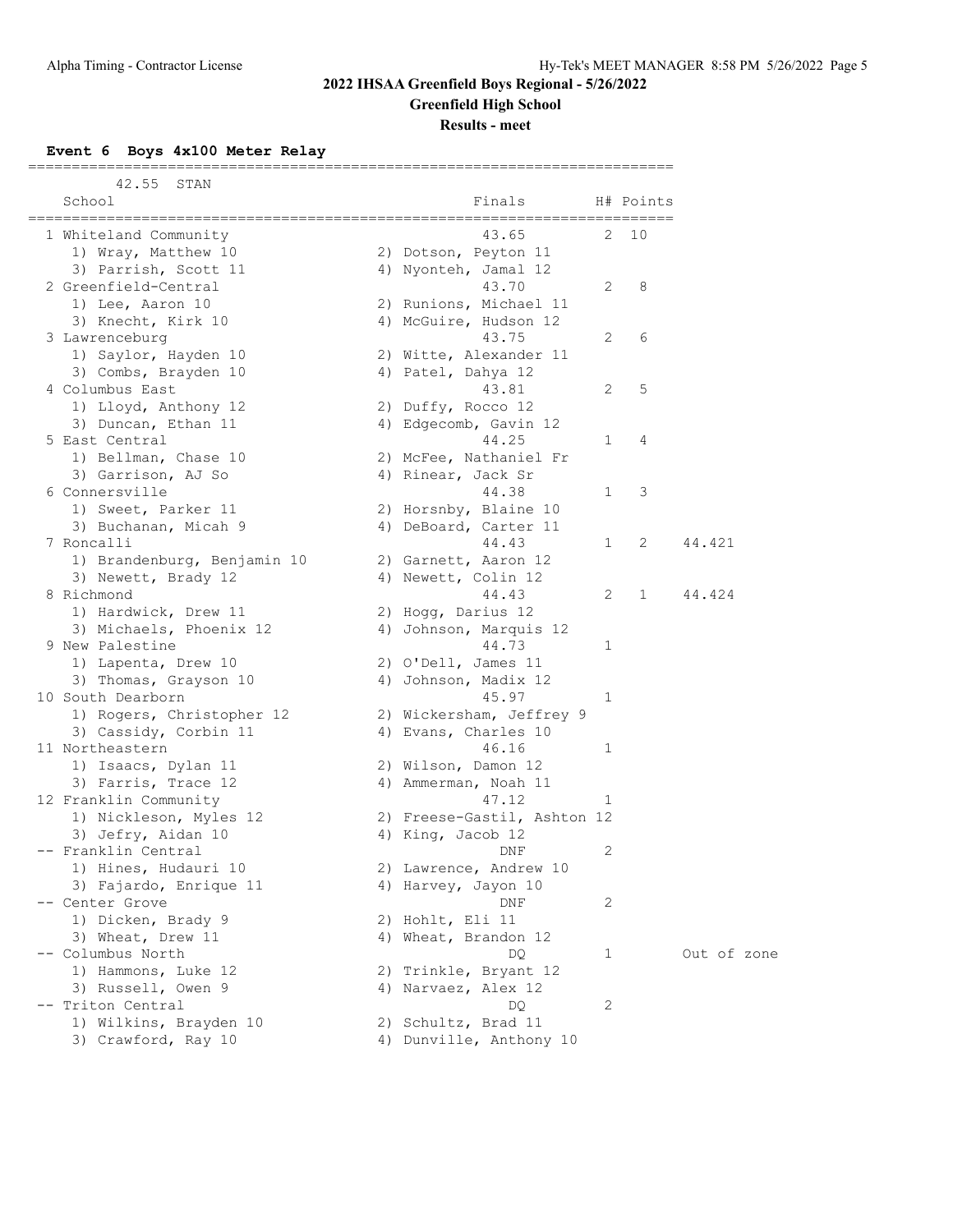### **2022 IHSAA Greenfield Boys Regional - 5/26/2022 Greenfield High School**

**Results - meet**

**Event 7 Boys 400 Meter Dash**

| 49.35<br>STAN                        |                           |        |                |                |        |
|--------------------------------------|---------------------------|--------|----------------|----------------|--------|
| Name                                 | Year School               | Finals |                | H# Points      |        |
|                                      |                           |        |                | 2 10           |        |
| 1 Riehle, Benjamin                   | 10 Milan                  | 49.88  |                |                | 49.875 |
| 2 Sanders, Amarion 11 Warren Central |                           | 49.88  | $2 \t 8$       |                | 49.878 |
| 3 Greller, Zach                      | 11 Center Grove           | 50.51  | $\overline{2}$ | 6              |        |
| 4 Stortz, Christian                  | 11 Franklin County        | 51.56  | $\overline{2}$ | 5              |        |
| 5 Crabtree, Jeremy                   | 12 Beech Grove            | 51.75  | $\overline{2}$ | 4              |        |
| 6 Holubar, Brevin 9 Center Grove     |                           | 52.08  |                | 3              |        |
| 7 Ashman, Joseph                     | 10 Franklin Central 52.12 |        | $\overline{2}$ | $\overline{2}$ |        |
| 8 Lopez, Aleck                       | 12 Hauser                 | 52.58  | $\mathbf{1}$   | $\mathbf{1}$   |        |
| 9 Bonser, Jordan                     | 11 Greenwood Community    | 52.71  |                |                |        |
| 10 Toole, Cameron                    | 11 Hauser                 | 52.79  | $\overline{2}$ |                |        |
| 11 Imlay, Nathan                     | 11 Columbus North         | 52.80  |                |                |        |
| 12 Jack, Ian                         | 11 Greenfield-Central     | 52.91  |                |                |        |
| 13 Pierson, Eli                      | 12 Batesville             | 53.44  | $\mathfrak{D}$ |                |        |
| 14 Jenkins, Carter                   | 11 Hagerstown             | 53.45  |                |                |        |
| 15 Martin, Jack                      | 11 Seton Catholic         | 54.28  |                |                |        |
| 16 Taque, John                       | 12 Rushville Co           | 56.53  |                |                |        |

==========================================================================

#### **Event 8 Boys 300 Meter Hurdles**

========================================================================== 39.31 STAN

| Name                  | 77. کا 17. کرد.            | Year School            | Finals |                | H# Points      |        |
|-----------------------|----------------------------|------------------------|--------|----------------|----------------|--------|
|                       |                            |                        |        |                |                |        |
| 1 Doyle, Parker       |                            | 11 Center Grove        | 40.04  |                | $2 \t10$       |        |
| 2 Durham, Michael     |                            | 11 Warren Central      | 40.74  | $\overline{2}$ | 8              | 40.732 |
| 3 Hooten, Alexander   |                            | 12 Roncalli            | 40.74  | $\overline{2}$ | 6              | 40.735 |
| 4 Cutshaw, Ethan      |                            | 12 Indianapolis        | 40.95  | $\overline{2}$ | $\overline{5}$ |        |
| 5 Ridlen, Earl        |                            | 12 Center Grove        | 40.98  | $\overline{2}$ | $\overline{4}$ |        |
| 6 Wright, Joshua      |                            | 10 Columbus North      | 41.98  | $\mathbf{1}$   | 3              |        |
| 7 Sever, Jonathan     |                            | 10 Franklin Community  | 42.28  | $\mathbf{1}$   | $\overline{2}$ |        |
| 8 Price, Christopher  |                            | 11 Greenwood Community | 42.37  | $\mathbf{1}$   | $\mathbf{1}$   |        |
| 9 Burkhardt, Mason    |                            | 11 Seton Catholic      | 42.85  | $\overline{2}$ |                |        |
| 10 Carvalho, Henrique |                            | 11 Columbus East       | 43.03  | $\overline{2}$ |                |        |
| 11 Thornton, Luke     |                            | 10 Lawrenceburg        | 43.29  |                |                |        |
| 12 Green, Mason       |                            | 10 Milan               | 43.55  |                |                |        |
| 13 Sweet, Parker      |                            | 11 Connersville        | 44.02  |                |                |        |
| 14 Martin, Dylan      |                            | 11 Rising Sun          | 44.55  |                |                |        |
| 15 Berger, Lowell     |                            | 10 Hagerstown          | 44.56  |                |                |        |
|                       | Event 9 Boys 800 Meter Run |                        |        |                |                |        |

======================================================================= 1:55.62 STAN Name Year School Finals Points ======================================================================= 1 Kilbarger-Stumpff, 12 Columbus North 1:53.71 STAN 10 57.936 (57.936) 1:53.708 (55.772) 2 Newell, Matthew 12 Columbus North 1:53.96 STAN 8 58.137 (58.137) 1:53.955 (55.819) 3 Wills, Xavier 12 Warren Central 1:54.43 STAN 6 58.081 (58.081) 1:54.423 (56.342) 4 Wheeler, Griffen 11 Greenfield-Central 1:55.39 STAN 5 58.226 (58.226) 1:55.386 (57.160)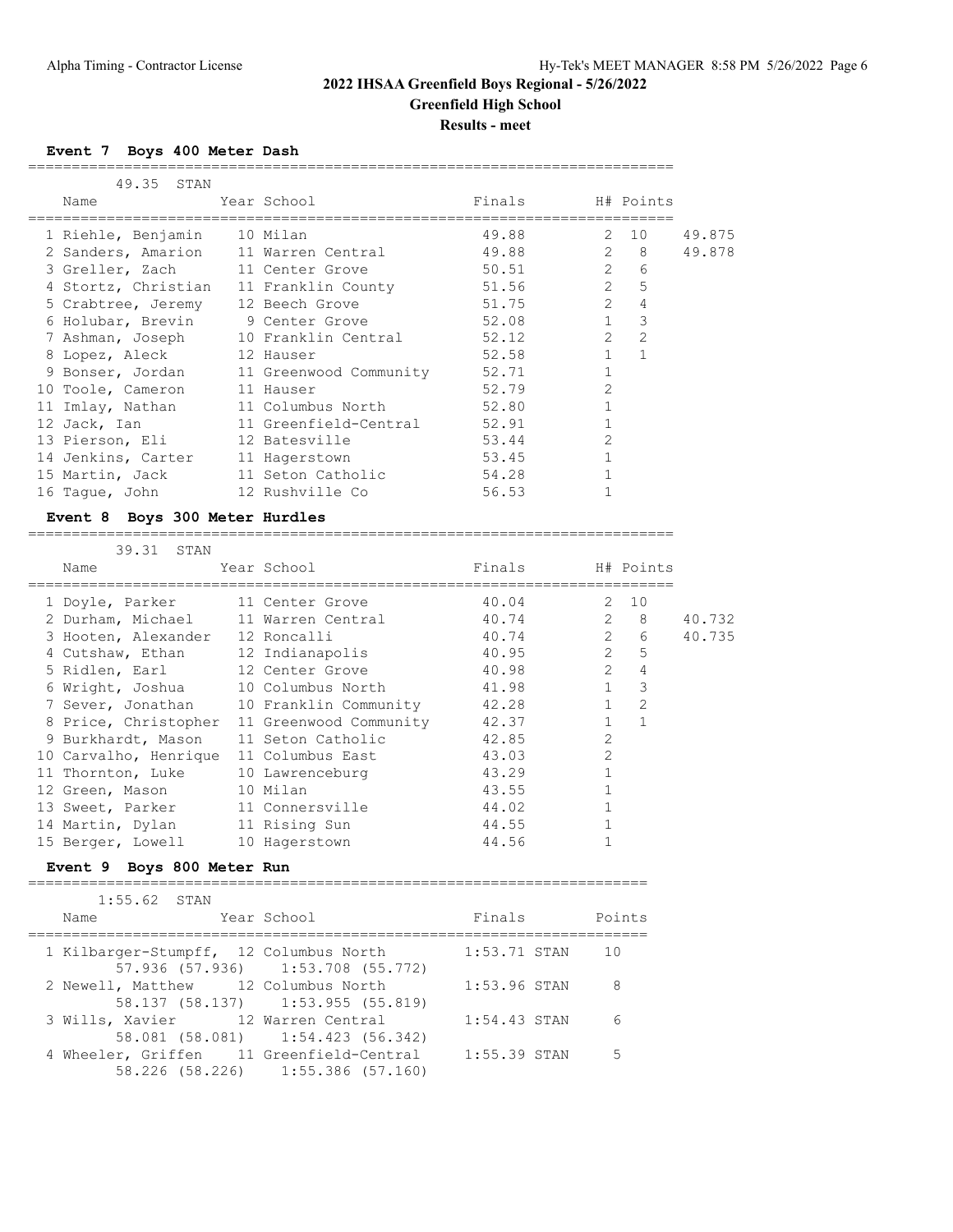**Greenfield High School**

#### **Results - meet**

### **....Event 9 Boys 800 Meter Run**

|  | 5 Rockwell, Jarret 11 Center Grove 1:56.13                                                |                                                                        |         | $\overline{4}$ |
|--|-------------------------------------------------------------------------------------------|------------------------------------------------------------------------|---------|----------------|
|  | 6 Mendez, Mateo 11 Columbus North 1:56.65                                                 | 57.875 (57.875) 1:56.126 (58.251)<br>58.321 (58.321) 1:56.650 (58.330) |         | $\overline{3}$ |
|  | 7 Sauer, Raef 12 Center Grove 1:57.90                                                     | 58.346 (58.346) 1:57.892 (59.546)                                      |         | $\overline{c}$ |
|  | 8 Moster, Benjamin 12 Batesville 2:04.09                                                  | $1:00.592$ $(1:00.592)$ $2:04.081$ $(1:03.490)$                        |         | $\mathbf{1}$   |
|  | 9 Marshall, Harmon 11 Franklin County 2:05.51                                             | 59.142 (59.142) 2:05.509 (1:06.368)                                    |         |                |
|  | 10 Orihuela, Ivan 11 Richmond 2:05.97                                                     |                                                                        |         |                |
|  | $1:02.570$ $(1:02.570)$ $2:05.965$ $(1:03.396)$<br>11 Auker, Joseph 12 Hagerstown         |                                                                        | 2:07.60 |                |
|  | $1:02.489$ $(1:02.489)$ $2:07.592$ $(1:05.103)$<br>12 Loichinger, Ean 12 Batesville       |                                                                        | 2:08.23 |                |
|  | 13 Kitchin, Connor 11 Seton Catholic 2:08.26                                              | $1:02.345$ $(1:02.345)$ $2:08.226$ $(1:05.881)$                        |         |                |
|  | 14 Young, Kaden 10 Hagerstown 2:08.62                                                     | $1:02.954$ $(1:02.954)$ $2:08.254$ $(1:05.300)$                        |         |                |
|  | $1:02.584$ (1:02.584) 2:08.611 (1:06.027)<br>15 Darley, Colin 12 New Palestine 2:10.06    |                                                                        |         |                |
|  | $1:01.314$ $(1:01.314)$ $2:10.051$ $(1:08.737)$<br>16 Baker, Owen 11 Connersville 2:16.08 | $1:02.084$ $(1:02.084)$ $2:16.072$ $(1:13.988)$                        |         |                |
|  |                                                                                           |                                                                        |         |                |

### **Event 4 Boys 200 Meter Dash**

#### =======================================================================

| 22.22 STAN           |                        |            |        |
|----------------------|------------------------|------------|--------|
| Name                 | Year School            | Finals     | Points |
| 1 Wray, Matthew      | 10 Whiteland Community | 22.02 STAN | 10     |
| 2 Wheat, Brandon     | 12 Center Grove        | 22.16 STAN | 8      |
| 3 Reeves-Lile, Jaely | 11 Warren Central      | 22.32      | 6      |
| 4 Wheat, Drew        | 11 Center Grove        | 22.71      | 5      |
| 5 Hines, Hudauri     | 10 Franklin Central    | 23.15      | 4      |
| 6 Pasch, Jake        | 12 Indianapolis        | 23.28      | 3      |
| 7 Thomas, Grayson    | 10 New Palestine       | 23.29      | 2      |
| 8 Combs, Brayden     | 10 Lawrenceburg        | 23.47      |        |

# **Event 10 Boys 3200 Meter Run**

#### =======================================================================

| $9:18.54$ STAN |                                                                                                 |                                                 |        |  |
|----------------|-------------------------------------------------------------------------------------------------|-------------------------------------------------|--------|--|
| Name           | Year School                                                                                     | Finals                                          | Points |  |
|                | 1 Mimbela, Parker 11 Center Grove 9:22.29                                                       |                                                 | 1 O    |  |
|                | $1:10.053$ $(1:10.053)$ $2:19.712$ $(1:09.660)$                                                 | $3:27.502$ $(1:07.790)$ $4:37.134$ $(1:09.633)$ |        |  |
|                | $5:49.337$ $(1:12.203)$ $7:02.804$ $(1:13.468)$ $8:13.844$ $(1:11.040)$ $9:22.288$ $(1:08.444)$ |                                                 |        |  |
|                | 2 Russell, William 11 Columbus North 9:27.90                                                    |                                                 | 8      |  |
|                | $1:09.451$ $(1:09.451)$ $2:19.870$ $(1:10.419)$                                                 | $3:27.740$ $(1:07.870)$ $4:37.387$ $(1:09.648)$ |        |  |
|                | $5:49.588$ $(1:12.201)$ $7:03.052$ $(1:13.464)$                                                 | $8:15.262$ $(1:12.210)$ $9:27.895$ $(1:12.634)$ |        |  |
|                | 3 Carr, Evan 12 Columbus North 9:37.72                                                          |                                                 | 6      |  |
|                | $1:09.675$ $(1:09.675)$ $2:20.217$ $(1:10.542)$ $3:29.602$ $(1:09.385)$ $4:42.984$ $(1:13.383)$ |                                                 |        |  |
|                | $6:00.062$ $(1:17.078)$ $7:14.360$ $(1:14.299)$ $8:26.857$ $(1:12.498)$ $9:37.718$ $(1:10.861)$ |                                                 |        |  |
|                |                                                                                                 |                                                 |        |  |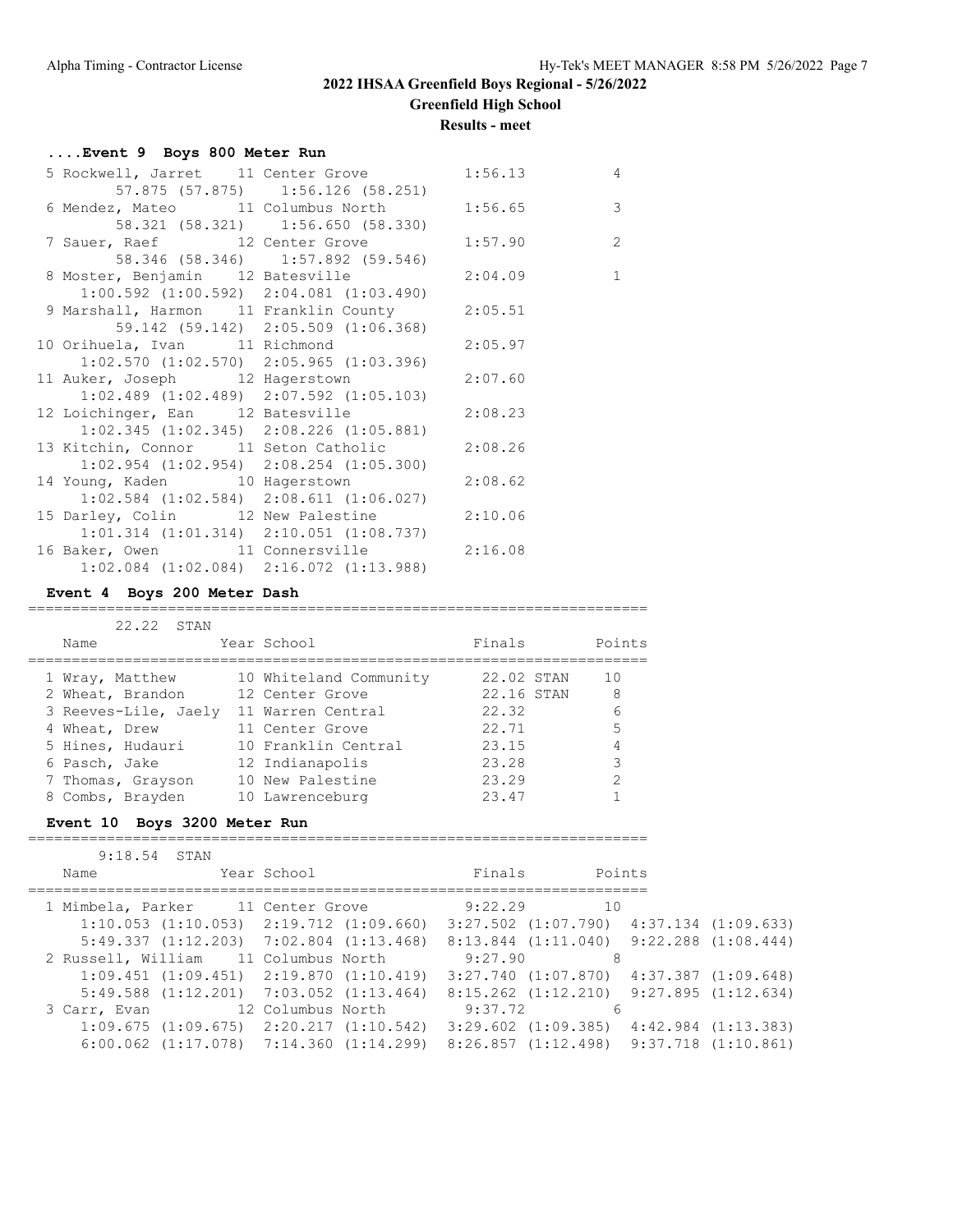**Greenfield High School**

**Results - meet**

## **....Event 10 Boys 3200 Meter Run**

| 4 Montgomery, Kyle 10 Center Grove 9:52.48                                                       |                                          | 5 |  |
|--------------------------------------------------------------------------------------------------|------------------------------------------|---|--|
| 1:09.030 (1:09.030) 2:19.912 (1:10.882) 3:29.399 (1:09.488) 4:42.786 (1:13.388)                  |                                          |   |  |
| 5:59.935 (1:17.150) 7:16.803 (1:16.868) 8:35.526 (1:18.724) 9:52.471 (1:16.945)                  |                                          |   |  |
| 5 Stanley, Kyle 12 Rushville Co                                                                  | $9:55.87$ 4                              |   |  |
| 1:10.235 (1:10.235) 2:20.928 (1:10.693) 3:33.793 (1:12.866) 4:50.510 (1:16.717)                  |                                          |   |  |
| $6:09.128$ $(1:18.619)$ $7:26.633$ $(1:17.506)$ $8:43.408$ $(1:16.775)$ $9:55.867$ $(1:12.460)$  |                                          |   |  |
| 6 Farmer, Evan 9 Franklin Central 10:02.58 3                                                     |                                          |   |  |
| 1:09.830 (1:09.830) 2:21.372 (1:11.542) 3:36.627 (1:15.256) 4:53.445 (1:16.819)                  |                                          |   |  |
| 6:12.303 (1:18.859) 7:31.000 (1:18.697) 8:48.934 (1:17.935) 10:02.578 (1:13.644)                 |                                          |   |  |
| 7 Cates, Chase $11$ Northeastern $10:03.15$ 2                                                    |                                          |   |  |
| 1:11.993 (1:11.993) 2:24.834 (1:12.842) 3:40.225 (1:15.391) 4:56.793 (1:16.568)                  |                                          |   |  |
| 6:13.838 (1:17.046) 7:31.281 (1:17.443) 8:49.058 (1:17.778) 10:03.144 (1:14.087)                 |                                          |   |  |
| 8 Ross, Christopher 10 Greenfield-Central 10:03.96 1                                             |                                          |   |  |
| 1:10.859 (1:10.859) 2:22.336 (1:11.478) 3:36.796 (1:14.460) 4:53.732 (1:16.936)                  |                                          |   |  |
| $6:13.007$ $(1:19.276)$ $7:31.696$ $(1:18.690)$                                                  | 8:49.387 (1:17.691) 10:03.952 (1:14.565) |   |  |
| 9 Stayte, Daniel 12 Franklin Community                                                           | 10:05.56                                 |   |  |
| $1:10.893$ $(1:10.893)$ $2:22.062$ $(1:11.170)$ $3:37.211$ $(1:15.150)$ $4:55.048$ $(1:17.838)$  |                                          |   |  |
| 6:14.847 (1:19.800) 7:35.293 (1:20.446) 8:54.762 (1:19.470) 10:05.554 (1:10.793)                 |                                          |   |  |
| 10 Lackey, Owen 11 Franklin Central 10:09.72                                                     |                                          |   |  |
| $1:10.470$ $(1:10.470)$ $2:21.175$ $(1:10.706)$ $3:34.056$ $(1:12.881)$ $4:50.723$ $(1:16.667)$  |                                          |   |  |
| 6:09.409 (1:18.687) 7:29.497 (1:20.089) 8:50.462 (1:20.965) 10:09.718 (1:19.257)                 |                                          |   |  |
| 11 Brinkruff, Liam 10 Greenfield-Central                                                         | 10:14.38                                 |   |  |
| $1:09.220$ $(1:09.220)$ $2:20.043$ $(1:10.824)$ $3:32.234$ $(1:12.191)$ $4:46.496$ $(1:14.262)$  |                                          |   |  |
| 6:10.267 (1:23.771) 7:32.849 (1:22.582) 8:54.577 (1:21.729) 10:14.375 (1:19.799)                 |                                          |   |  |
| 12 Ramsey, Jackson 12 Northeastern 10:19.27                                                      |                                          |   |  |
| 1:12.941 (1:12.941) 2:27.109 (1:14.169) 3:44.503 (1:17.394) 5:03.722 (1:19.220)                  |                                          |   |  |
| 6:22.812 (1:19.090) 7:44.054 (1:21.243) 9:02.974 (1:18.920) 10:19.263 (1:16.289)                 |                                          |   |  |
| 13 Harder, Owen 12 Greenwood Ch 10:24.88                                                         |                                          |   |  |
| 1:13.422 (1:13.422) 2:28.552 (1:15.130) 3:46.635 (1:18.084) 5:06.142 (1:19.507)                  |                                          |   |  |
| 6:26.322 (1:20.180) 7:47.943 (1:21.622) 9:09.836 (1:21.893) 10:24.873 (1:15.037)                 |                                          |   |  |
| 14 Chapman, Jake 9 Batesville 10:24.95                                                           |                                          |   |  |
| 1:14.314 (1:14.314) 2:30.008 (1:15.694) 3:46.951 (1:16.943) 5:05.841 (1:18.890)                  |                                          |   |  |
| $6:25.001$ $(1:19.160)$ $7:45.623$ $(1:20.623)$ $9:06.838$ $(1:21.215)$ $10:24.946$ $(1:18.109)$ |                                          |   |  |
| 15 Pohle, Josh 12 Jac-Cen-Del 10:26.35                                                           |                                          |   |  |
| 1:12.511 (1:12.511) 2:26.123 (1:13.612) 3:42.761 (1:16.639) 5:02.803 (1:20.042)                  |                                          |   |  |
| $6:23.848$ $(1:21.046)$ $7:47.553$ $(1:23.705)$ $9:11.102$ $(1:23.550)$ $10:26.348$ $(1:15.247)$ |                                          |   |  |
| 16 Hensley, Grant 11 Lawrenceburg 11:07.79                                                       |                                          |   |  |
| 1:15.169 (1:15.169) 2:33.783 (1:18.614) 3:56.357 (1:22.575) 5:20.788 (1:24.431)                  |                                          |   |  |
| 6:46.433 (1:25.645) 8:13.035 (1:26.603) 9:42.567 (1:29.532) 11:07.788 (1:25.221)                 |                                          |   |  |

#### **Event 11 Boys 4x400 Meter Relay**

| $3:21.83$ STAN<br>School                | Finals                                  |               | H# Points |
|-----------------------------------------|-----------------------------------------|---------------|-----------|
| 1 Warren Central<br>1) Wills, Xavier 12 | $3:21.10$ STAN<br>2) Stephens, Brion 12 |               | 2 10      |
| 3) Durham, Michael 11                   | 4) Sanders, Amarion 11                  |               |           |
| 2 Center Grove                          | $3:21.71$ STAN                          | $\mathcal{L}$ | - 8       |
| 1) Wheat, Drew 11                       | 2) Greller, Zach 11                     |               |           |
| 3) Hohlt, Eli 11                        | 4) Wheat, Brandon 12                    |               |           |
| 3 Franklin Central                      | 3:26.61                                 | $\mathcal{P}$ | 6         |
| 1) Parkhurst, Alexander 12              | 2) Ashman, Joseph 10                    |               |           |
| 3) Henkle, Brayden 11                   | 4) Leal, Emilio 9                       |               |           |
| 4 Columbus North                        | 3:28.96                                 |               |           |
|                                         |                                         |               |           |

==========================================================================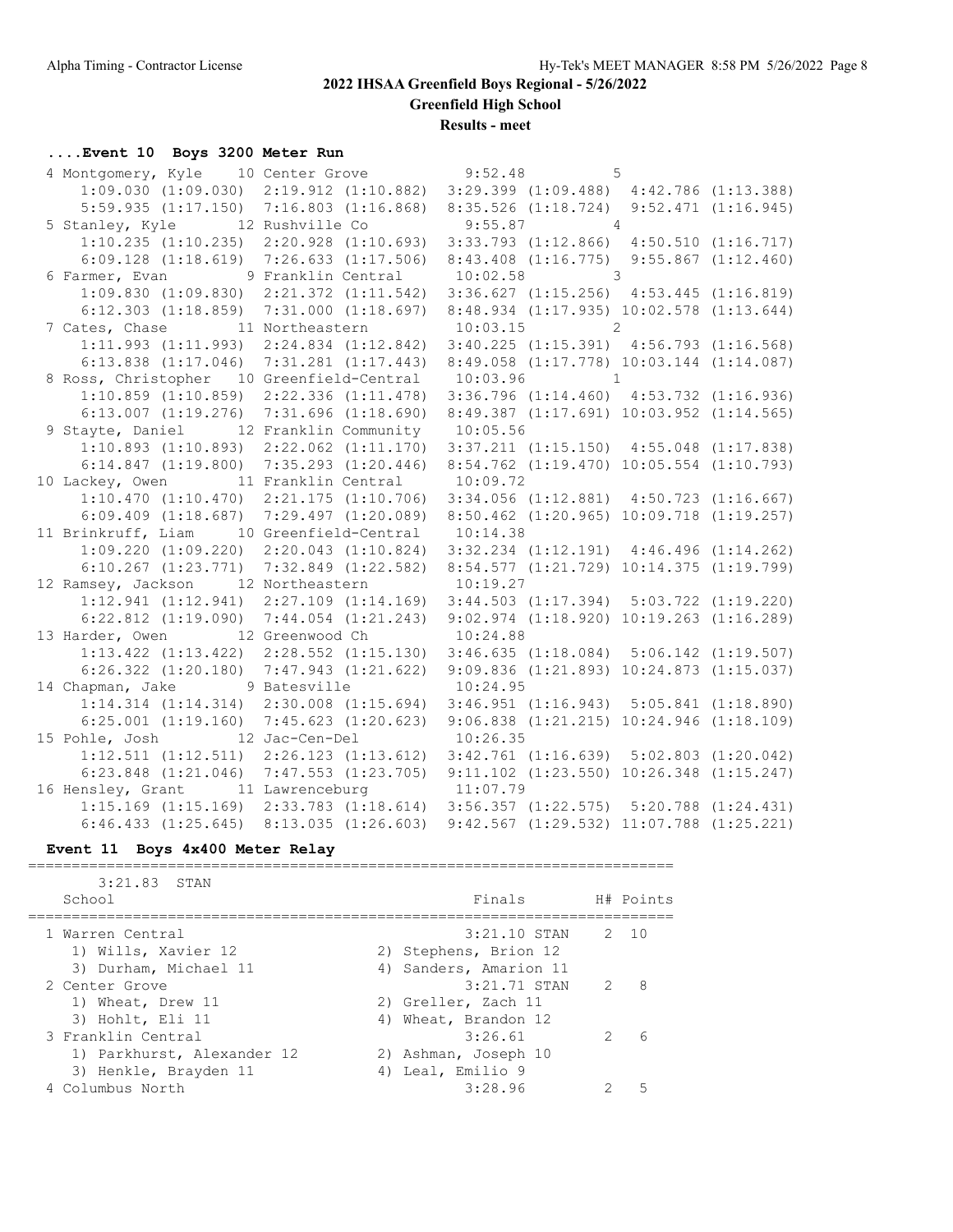**Greenfield High School**

### **Results - meet**

## **....Event 11 Boys 4x400 Meter Relay**

| 1) Imlay, Nathan 11    | 2) Newell, Matthew 12    |              |                |
|------------------------|--------------------------|--------------|----------------|
| 3) Abfall, Noah 12     | 4) Mendez, Mateo 11      |              |                |
| 5 Batesville           | 3:31.46                  | $\mathbf{1}$ | $\overline{4}$ |
| 1) Pohlman, Gage 9     | 2) Hund, Vonley 12       |              |                |
| 3) Moster, Benjamin 12 | 4) Smith, Daren 12       |              |                |
| 6 Columbus East        | 3:32.98                  | $\mathbf{1}$ | 3              |
| 1) Anderson, Thomas 11 | 2) Lloyd, Anthony 12     |              |                |
| 3) Duncan, Ethan 11    | 4) Carvalho, Henrique 11 |              |                |
| 7 East Central         | 3:33.59                  | $\mathbf{2}$ | 2              |
| 1) Rinear, Jack Sr     | 2) Nash, David 12        |              |                |
| 3) Hicks, Gavin Fr     | 4) Bellman, Chase 10     |              |                |
| 8 Greensburg           | 3:35.20                  | 1            | $\mathbf{1}$   |
| 1) Forkert, Brayden 12 | 2) Yake, Joey 9          |              |                |
| 3) Meadows, Owen 10    | 4) Stewart, Matthew 12   |              |                |
| 9 Lawrenceburg         | 3:35.31                  | 1            |                |
| 1) Saylor, Hayden 10   | 2) Delatte, Aiden 11     |              |                |
| 3) Witte, Alexander 11 | 4) Thornton, Luke 10     |              |                |
| 10 Roncalli            | 3:35.36                  | 2            |                |
| 1) Warner, David 11    | 2) Lawrie, Judson 11     |              |                |
| 3) Cissell, Noah 12    | 4) Hooten, Alexander 12  |              |                |
| 11 Franklin Community  | 3:39.57                  | 1            |                |
| 1) Jefry, Aidan 10     | 2) Sever, Jonathan 10    |              |                |
| 3) Murphy, Ty 11       | 4) Toves, Jesse 9        |              |                |
| 12 Greenfield-Central  | 3:39.79                  | 2            |                |
| 1) Wheeler, Griffen 11 | 2) Jack, Ian 11          |              |                |
| 3) Runions, Michael 11 | 4) Stoeffler, Logan 12   |              |                |
| 13 Connersville        | 3:40.02                  | 1            |                |
| 1) Williams, James 11  | 2) Peterson, Jadan 9     |              |                |
| 3) Baker, Owen 11      | 4) Isaac, Andrew 11      |              |                |
| 14 Hagerstown          | 3:45.08                  | $\mathbf{1}$ |                |
| 1) Berger, Lowell 10   | 2) Warvel, Gabriel 12    |              |                |
| 3) Auker, Joseph 12    | 4) Jenkins, Carter 11    |              |                |
| 15 Seton Catholic      | 3:45.21                  | $\mathbf{1}$ |                |
| 1) Murray, Ryan 11     | 2) Burkhardt, Mason 11   |              |                |
| 3) Kitchin, Connor 11  | 4) Martin, Jack 11       |              |                |
| 16 Franklin County     | 3:45.24                  | 2            |                |
| 1) Carr, Tyreke 12     | 2) Grant, Adam 12        |              |                |
| 3) Harvey, Owen 10     | 4) Marshall, Harmon 11   |              |                |

#### **Event 12 Boys Long Jump** =======================================================================

| $22 - 02.75$ STAN                                                                                    |        |
|------------------------------------------------------------------------------------------------------|--------|
| Finals<br>Year School<br>Name                                                                        | Points |
| $21 - 10.00$<br>1 Schatzle, Jacob 12 Franklin County                                                 | 10     |
| $20 - 07.25$ FOUL<br>21-10 21-07.50 21-04.75<br>$21 - 03.75$<br>2 Montgomery, Kendal 12 Rising Sun   | 8      |
| 20-05 21-03.75 FOUL 19-07.25 20-08.75 18-06.50<br>10 Greenfield-Central 21-03.00<br>3 Knecht, Kirk   | 6      |
| 21-03 20-08 20-10.75 FOUL FOUL<br>FOUL.<br>4 Sanders, Amarion 11 Warren Central 21-02.75             | 5      |
| $20-09.50$ $20-07$ $21-02.75$ $20-10$ FOUL $20-09.25$<br>$21 - 01.00$<br>5 Lockard, Kyle 12 Roncalli | 4      |
| 21-01 20-09.25 18-08.25 FOUL<br>FOUL<br>FOUL.                                                        |        |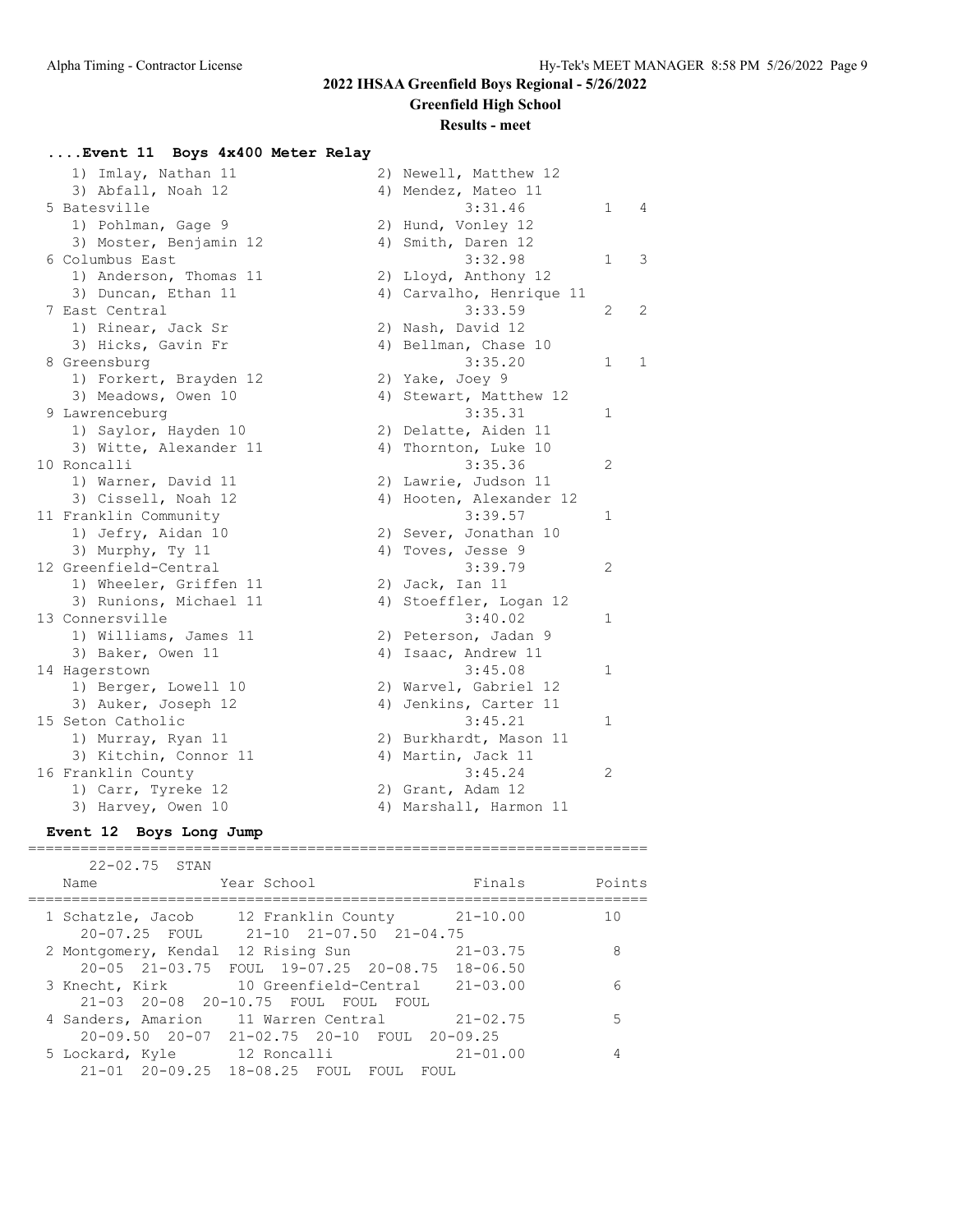## **2022 IHSAA Greenfield Boys Regional - 5/26/2022 Greenfield High School Results - meet**

## **....Event 12 Boys Long Jump**

| 6 Walls, Benian 10 Whiteland Community 20-07.00      |                                                         | $\mathbf{3}$   |
|------------------------------------------------------|---------------------------------------------------------|----------------|
| 19-09 20-07 20-03.50 19-08 FOUL FOUL                 |                                                         |                |
| 7 Baker, Ezra 12 Warren Central 20-05.75             |                                                         | $\overline{c}$ |
| 19-08.25 20-05.75 19-08 19-10 19-07.50 19-09.25      |                                                         |                |
| 8 DeBoard, Carter 11 Connersville 20-03.00           |                                                         | $\mathbf{1}$   |
| FOUL 20-03 20-03 19-02 18-09 19-05.50                |                                                         |                |
| 9 Romack, Mason 11 Hagerstown 20-02.00               |                                                         |                |
| 20-02 19-10 18-10.75 19-05.50 19-07.75 19-11.75      |                                                         |                |
| 10 Price, Samuel 12 Shelbyville 20-00.25             |                                                         |                |
| $16 - 05.25$ $20 - 00.25$ $19 - 03$                  |                                                         |                |
| 11 Rinear, Jack Sr East Central 19-10.25             |                                                         |                |
| 19-02.50 19-07.75 19-10.25                           |                                                         |                |
| 12 Hartwell, Jackson 9 Edinburgh 19-09.75            |                                                         |                |
| 19-09.75 19-03.25 19-07.25                           |                                                         |                |
| 13 Tague, John 12 Rushville Co 519-09.75             |                                                         |                |
| 14-09 18-08.75 19-09.75                              |                                                         |                |
| 14 Lloyd, Anthony 12 Columbus East 19-05.00          |                                                         |                |
| $16 - 02.75$ $18 - 07$ $19 - 05$                     |                                                         |                |
| 15 Moore-Smith, Nyriu 9 Whiteland Community 18-07.25 |                                                         |                |
| 18-07.25 FOUL 17-09                                  |                                                         |                |
| -- Lopez, Aleck 12 Hauser                            | <b>EQUIPE TO THE EQUIPMENT OF STREET AND RESPONDENT</b> |                |
| FOUL FOUL FOUL                                       |                                                         |                |

## **Event 13 Boys High Jump**

=======================================================================

| 6-05.00 STAN                                                            |                               |                                         |                                                           |              |
|-------------------------------------------------------------------------|-------------------------------|-----------------------------------------|-----------------------------------------------------------|--------------|
|                                                                         |                               |                                         | Name  Year School  Finals  Points                         |              |
|                                                                         | ======================        |                                         | 1 Stephens, Brion 12 Warren Central 6-11.00 STAN          | 1 O          |
|                                                                         |                               |                                         | 5-10 6-00 6-02 6-03 6-04 6-05 6-06 6-07 6-08 6-11 7-00.50 |              |
|                                                                         |                               |                                         | P P P P P P XO P O O XXX                                  |              |
|                                                                         |                               |                                         | 2 Ryba, Elliot 10 Greenfield-Central 6-06.00 STAN         | 7            |
|                                                                         |                               | 5-10 6-00 6-02 6-03 6-04 6-05 6-06 6-07 |                                                           |              |
|                                                                         |                               | 0 0 XO 0 XO 0 XXO XXX                   |                                                           |              |
|                                                                         |                               |                                         | 2 Gillard, Braylen 10 Franklin Central 6-06.00 STAN       | 7            |
|                                                                         |                               | 5-10 6-00 6-02 6-03 6-04 6-05 6-06 6-07 |                                                           |              |
|                                                                         |                               | P XO O P XO O XXO XXX                   |                                                           |              |
|                                                                         |                               |                                         | 4 Cox, Chad 12 Franklin County 6-05.00 STAN               | 5            |
|                                                                         |                               | 5-10 6-00 6-02 6-03 6-04 6-05 6-06      |                                                           |              |
|                                                                         |                               | P O O P O XO XXX                        |                                                           |              |
| 5 Crouch, Eli (12 Roncalli                                              |                               |                                         | J6-05.00 STAN                                             | 4            |
|                                                                         |                               | 5-10 6-00 6-02 6-03 6-04 6-05 6-06      |                                                           |              |
|                                                                         |                               | P O XO P XXO XXO XXX                    |                                                           |              |
| 6 Sharpshair, Kasey 10 Lawrenceburg                                     |                               |                                         | $6 - 04.00$                                               | 3            |
|                                                                         | 5-10 6-00 6-02 6-03 6-04 6-05 |                                         |                                                           |              |
|                                                                         | 0 0 XO XXO XO XXX             |                                         |                                                           |              |
| 7 Kovach, Gunner 11 Richmond                                            |                               |                                         | $J6 - 04.00$                                              | 2            |
|                                                                         | 5-10 6-00 6-02 6-03 6-04 6-05 |                                         |                                                           |              |
|                                                                         | P O XO XO XXO XXX             |                                         | $6 - 02.00$                                               | $\mathbf{1}$ |
| 8 Tunny, William 11 South Ripley<br>$5 - 10$ $6 - 00$ $6 - 02$ $6 - 03$ |                               |                                         |                                                           |              |
| O XXO XO XXX                                                            |                               |                                         |                                                           |              |
|                                                                         |                               |                                         | 9 Loehmer, Ellis 11 North Decatur 6-00.00                 |              |
| $5 - 10$ $6 - 00$ $6 - 02$                                              |                               |                                         |                                                           |              |
| O O XXX                                                                 |                               |                                         |                                                           |              |
|                                                                         |                               |                                         |                                                           |              |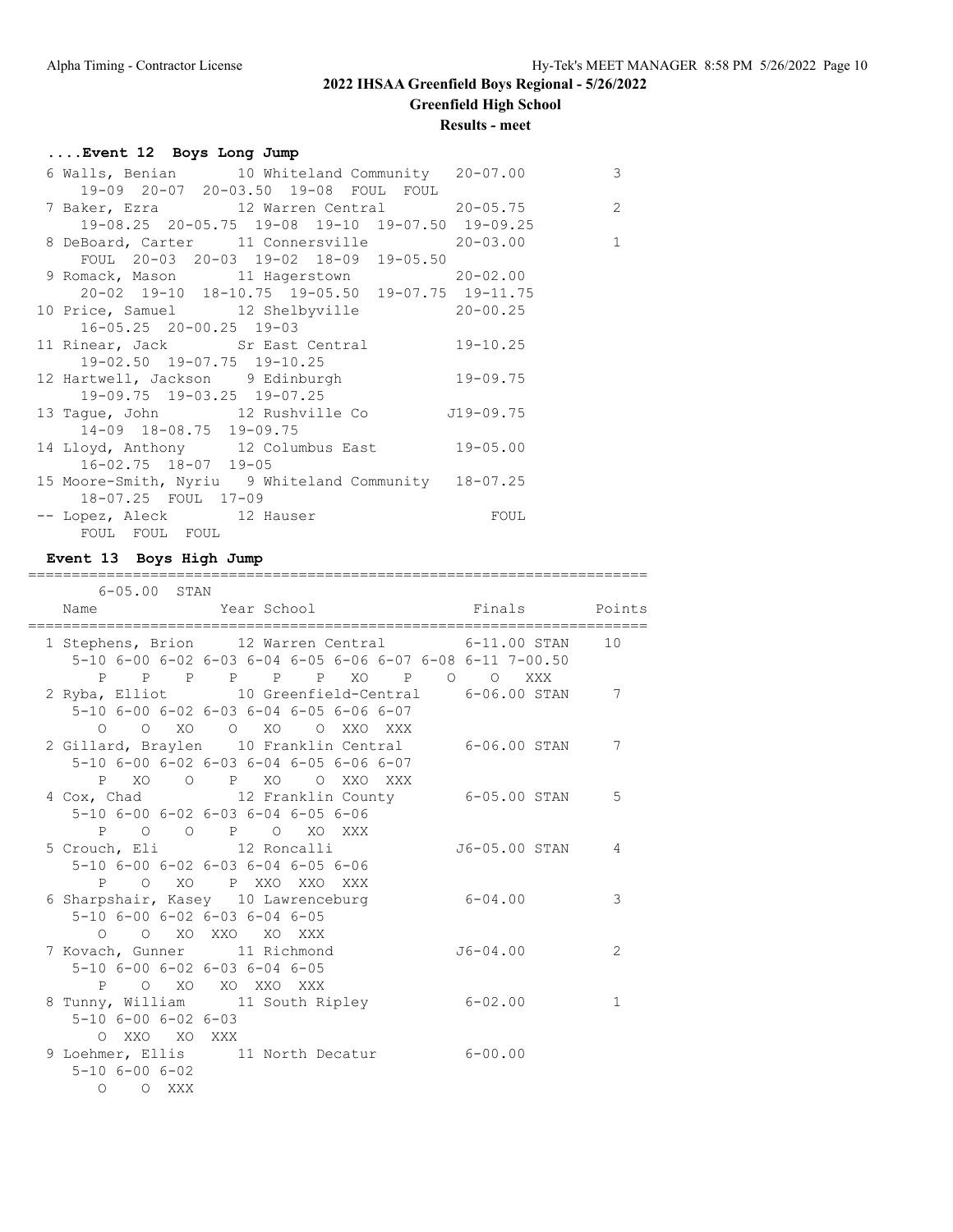**Greenfield High School**

**Results - meet**

| Event 13 Boys High Jump                                                                        |  |              |
|------------------------------------------------------------------------------------------------|--|--------------|
| 10 Marcum, Jordan 11 Shelbyville<br>$5 - 10$ $6 - 00$ $6 - 02$                                 |  | $J6 - 00.00$ |
| O XO XXX<br>10 Moore-Smith, Nyriu 9 Whiteland Community J6-00.00<br>$5 - 10$ $6 - 00$ $6 - 02$ |  |              |
| O XO XXX<br>12 Lloyd, Anthony 12 Columbus East<br>$5 - 106 - 00$<br>O XXX                      |  | $5 - 10.00$  |
| 12 Mkhwanazi, Lwazi 10 Columbus North<br>$5 - 106 - 00$<br>O XXX                               |  | $5 - 10.00$  |
| 14 Lehman, Gary 11 Hagerstown<br>$5 - 106 - 00$<br>XO XXX                                      |  | $J5 - 10.00$ |
| 15 Dyer, Trenton 11 Rushville Co<br>$5 - 106 - 00$<br>XXO XXX                                  |  | $J5 - 10.00$ |
| -- Taylor Jr, David 11 Warren Central<br>$5 - 106 - 00$<br>P XXX                               |  | NH           |
| -- Brandenburg, Benja 10 Roncalli<br>$5 - 106 - 00$<br>P XXX                                   |  | NH           |

## **Event 14 Boys Discus Throw**

#### =======================================================================  $161 - 03$  CTNN

| LOLTU3 STAN<br>Name Year School Finals Points                                                  |                |
|------------------------------------------------------------------------------------------------|----------------|
| 1 Evans, Alex 12 Franklin Central 172-06.00 STAN 10<br>172-06 171-02 FOUL 161-03 170-07 168-10 |                |
| 2 Messer, Garrett 11 Center Grove 159-06.00 8<br>159-06 156-10 153-08 142-02 157-00 FOUL       |                |
| 3 Smith, Tucker 12 Columbus North 158-11.00<br>157-08 FOUL FOUL FOUL 158-11 FOUL               | 6              |
| 4 Shanklin, Damien 10 Warren Central 156-06.00<br>112-02 FOUL 143-09 131-05 156-06 142-08      | 5              |
| 5 Gardner, Brayden 12 Greenwood Community 155-05.00<br>155-05 FOUL FOUL 149-00 151-00 144-09   | $\overline{4}$ |
| 6 Meek, Evan 12 South Dearborn 153-05.00<br>137-11 144-01 FOUL 153-05 150-07 130-02            | 3              |
| 7 Boas, William 12 Center Grove 149-08.00<br>FOUL 140-04 149-08 FOUL FOUL 144-05               | 2              |
| 8 Lambdin, Joshua 12 New Palestine 147-06.00<br>147-06 FOUL 146-07 144-01 FOUL 146-06          | $\mathbf{1}$   |
| 9 Rose, Jacob 12 Greenwood Community 142-01.00<br>124-08 127-10 142-01 FOUL FOUL FOUL          |                |
| 10 Hamilton, Chase 12 Batesville 138-04.00<br>135-04 138-04 FOUL                               |                |
| 11 Runholt, Samuel 12 Roncalli 136-07.00<br>109-11 FOUL 136-07                                 |                |
| 12 Cambridge, Luke 11 Franklin Community 136-03.00<br>FOUL 136-03 FOUL                         |                |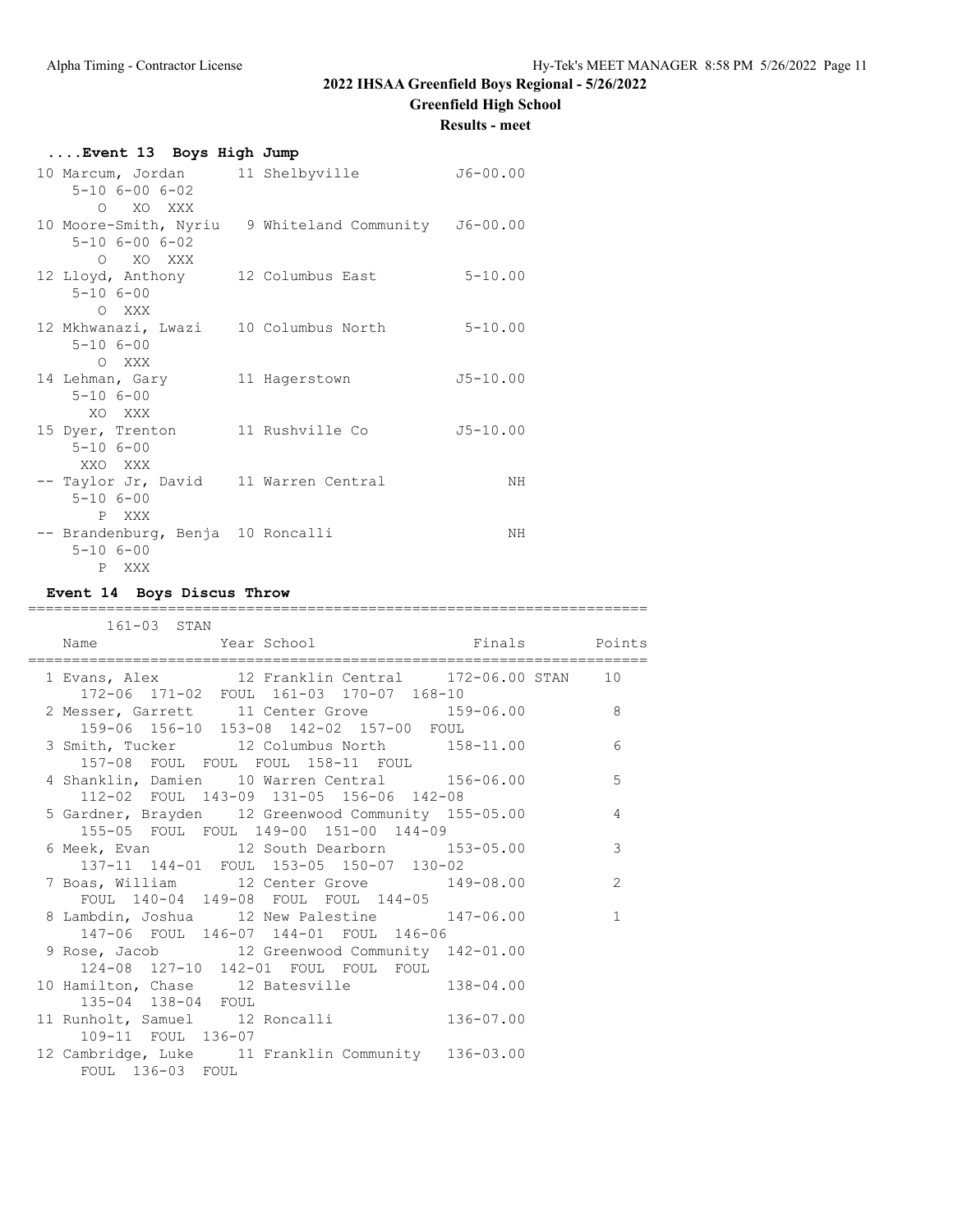**Greenfield High School**

**Results - meet**

## **....Event 14 Boys Discus Throw**

| 13 McCarrell, Dustin 12 Connersville | 128-07.00     |
|--------------------------------------|---------------|
| FOUL 124-11 128-07                   |               |
| 14 Burk, Parker 11 Tri               | $120 - 05.00$ |
| FOUL FOUL 120-05                     |               |
| -- McCoy, Avery 12 Centerville       | FOUL          |
| FOUL FOUL FOUL                       |               |
| -- Maxwell, Leo 12 East Central      | FOUL          |
| FOUL FOUL FOUL                       |               |

### **Event 15 Boys Shot Put**

| $54 - 06.50$ STAN                                                                                 |              |               |
|---------------------------------------------------------------------------------------------------|--------------|---------------|
| Name Year School Finals Points<br>Expresses Points Press, and the Manne Year School Finals        |              |               |
| 1 Smith, Tucker 12 Columbus North 67-11.00 STAN 10                                                |              |               |
| 67-10 FOUL 66-10.50 67-09.50 FOUL 67-11                                                           |              |               |
| 2 Maxwell, Leo 12 East Central 58-08.50 STAN 8                                                    |              |               |
| 55-08.75 54-07.50 FOUL 56-08.75 FOUL 58-08.50                                                     |              |               |
| 3 Jordan, Aataveon 12 Franklin Central 56-08.25 STAN 6                                            |              |               |
| 53-05.75    53-05.50    FOUL    56-08.25    FOUL    FOUL                                          |              |               |
| 4 Sholar II, Quinn 12 Warren Central 55-11.50 STAN                                                |              | 5             |
| 55-11.50 53-08 FOUL FOUL FOUL 53-03.25                                                            |              |               |
| 5 Mayhew, Dylan 12 Greenwood Community 55-09.00 STAN 4                                            |              |               |
| 54-07 FOUL FOUL 54-03.75 55-09 55-08.50                                                           |              | $\mathcal{S}$ |
| 6 Hughes, Dalton 11 Whiteland Community 52-08.75<br>48-01.25 50-00.25 52-08.75 51-03.50 FOUL FOUL |              |               |
| 7 Rollett, Jacob 12 Greenwood Community 52-03.75                                                  |              | 2             |
| 50-00.25 FOUL 52-03.75 51-10 FOUL 51-07                                                           |              |               |
| 8 Lyon, John 11 Center Grove 50-05.75                                                             |              | $\mathbf{1}$  |
| 50-05.75 49-05.75 49-09.75 47-08 48-03.75 48-05.25                                                |              |               |
| 9 Guse, Jacob 11 Columbus East 47-09.50                                                           |              |               |
| 43-07 46-09.50 44-03.75 FOUL 47-09.50 45-07.50                                                    |              |               |
| 10 Meek, Evan 12 South Dearborn 46-05.50                                                          |              |               |
|                                                                                                   |              |               |
| FOUL 46-05.50 46-05.25<br>11 Burk, Parker 11 Tri                                                  | $46 - 04.50$ |               |
| $46 - 00$ $45 - 11.25$ $46 - 04.50$                                                               |              |               |
| 12 Pulliam, Christian 12 Indianapolis 46-00.00                                                    |              |               |
| 44-10.50 45-10.25 46-00<br>13 Cunningham, Kenny 11 Richmond 45-09.50                              |              |               |
| 43-01.75 41-05.75 45-09.50                                                                        |              |               |
| 14 Bryant, James 11 Warren Central 45-06.75                                                       |              |               |
| 45-06.75 FOUL FOUL                                                                                |              |               |
| 15 Miller, Ryan 12 South Ripley 45-02.50                                                          |              |               |
| $42-08$ $45-02.50$ $44-04.50$                                                                     |              |               |
| 16 Adams, Bryson 12 Hagerstown 44-00.50                                                           |              |               |
| 44-00.50 43-06.75 FOUL                                                                            |              |               |

# **Event 16 Boys Pole Vault**

|                                   | $14 - 06.00$ STAN                                                       |  |             |  |         |           |             |               |                 |     |
|-----------------------------------|-------------------------------------------------------------------------|--|-------------|--|---------|-----------|-------------|---------------|-----------------|-----|
| Name                              |                                                                         |  | Year School |  |         |           |             | Finals        | Points          |     |
| 1 Burries, Connor 12 Center Grove |                                                                         |  |             |  |         |           |             | 15-06.00 STAN | $\overline{10}$ |     |
|                                   | 12-00 12-06 13-00 13-03 13-06 13-09 14-00 14-03 14-09 15-00 15-06 16-00 |  |             |  |         |           |             |               |                 |     |
|                                   |                                                                         |  |             |  | p p p p | $\bigcap$ | $\mathbf P$ | - XO          | XΟ              | XXX |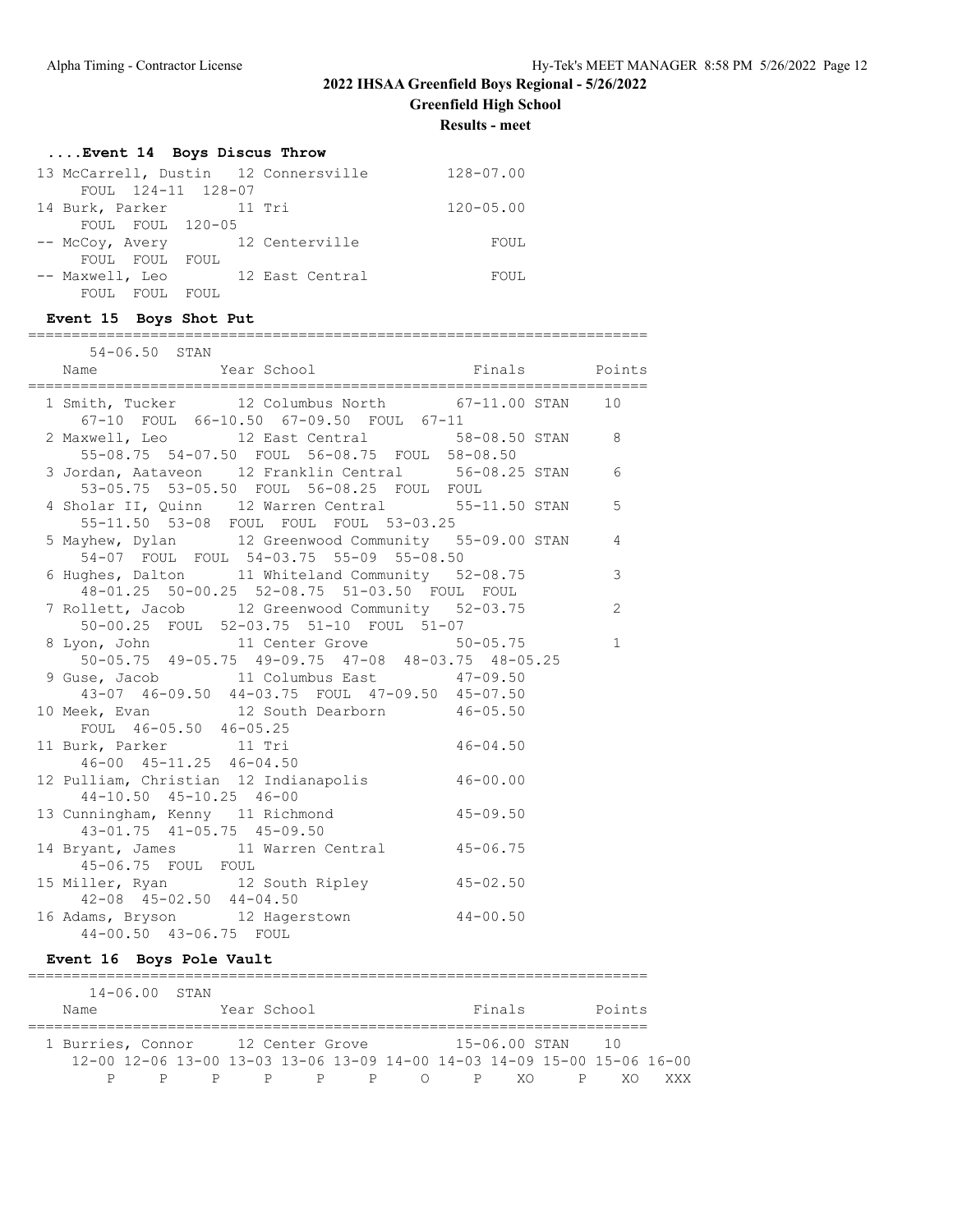# **2022 IHSAA Greenfield Boys Regional - 5/26/2022 Greenfield High School**

**Results - meet**

## **....Event 16 Boys Pole Vault**

|                                                    | 2 Parrish, Scott 11 Whiteland Community 14-00.00                  |              | 7               |
|----------------------------------------------------|-------------------------------------------------------------------|--------------|-----------------|
|                                                    | 12-00 12-06 13-00 13-03 13-06 13-09 14-00 14-03 14-09 15-00 15-06 |              |                 |
| XO<br>P                                            | O XO O XXO O P P P                                                |              | XXX             |
|                                                    | 2 Pheifer, Carter 10 Center Grove 14-00.00                        |              | $7\phantom{.0}$ |
|                                                    | 12-00 12-06 13-00 13-03 13-06 13-09 14-00 14-03 14-09             |              |                 |
| $\mathbb{P}$<br>P                                  | P XO XXO XO O P XXX                                               |              |                 |
|                                                    | 4 Williams, Aidan 12 Franklin Central                             | $13 - 09.00$ | 5               |
|                                                    | 12-00 12-06 13-00 13-03 13-06 13-09 14-00                         |              |                 |
| $\begin{matrix} 0 & 0 & 0 \end{matrix}$<br>$\circ$ | XXO<br>$\overline{O}$<br>XXX                                      |              |                 |
|                                                    |                                                                   |              |                 |
|                                                    | 5 Rossell, Jack 11 New Palestine                                  | J13-09.00    | 4               |
|                                                    | 12-00 12-06 13-00 13-03 13-06 13-09 14-00                         |              |                 |
| XO                                                 | O XO XXO XO O<br>XXX                                              |              |                 |
|                                                    | 6 Nixon, Bryson 12 Franklin Community J13-09.00                   |              | 3               |
|                                                    | 12-00 12-06 13-00 13-03 13-06 13-09 14-00                         |              |                 |
|                                                    | $O$ $O$ $O$ $O$ $XO$ $XXO$<br>XXX                                 |              |                 |
|                                                    | 7 Smith, Riley Sr East Central 13-00.00                           |              | 2               |
| 12-00 12-06 13-00 13-03                            |                                                                   |              |                 |
|                                                    |                                                                   |              |                 |
|                                                    | 0 0 XO XXX<br>8 Halter, Sage 11 New Palestine 513-00.00           |              | $\mathbf{1}$    |
| 12-00 12-06 13-00 13-03                            |                                                                   |              |                 |
| XO<br>XO XO XXX                                    |                                                                   |              |                 |
|                                                    | 9 Vincent, Jordan 12 Whiteland Community 12-00.00                 |              |                 |
| $12 - 00$ $12 - 06$                                |                                                                   |              |                 |
| O XXX                                              |                                                                   |              |                 |
|                                                    | 10 Jackson, Eldon 12 Franklin Central J12-00.00                   |              |                 |
|                                                    |                                                                   |              |                 |
| $12 - 00$ $12 - 06$                                |                                                                   |              |                 |
| XXX<br>XO                                          |                                                                   |              |                 |
|                                                    | 10 Stewart, Matthew 12 Greensburg 512-00.00                       |              |                 |
| 12-00 12-06                                        |                                                                   |              |                 |
| XO<br>XXX                                          |                                                                   |              |                 |
| -- Hampton, Jacob 11 Rushville Co                  |                                                                   | NH           |                 |
| $12 - 00$                                          |                                                                   |              |                 |
| XXX                                                |                                                                   |              |                 |
| -- Jones, Brayden 12 Connersville                  |                                                                   | NH           |                 |
| $12 - 00$                                          |                                                                   |              |                 |
| XXX                                                |                                                                   |              |                 |
| -- Miller, Brody 10 Rushville Co                   |                                                                   | NH           |                 |
| $12 - 00$                                          |                                                                   |              |                 |
| XXX                                                |                                                                   |              |                 |
|                                                    |                                                                   |              |                 |
| -- Rossman, Brayden 10 Roncalli                    |                                                                   | NH           |                 |
| $12 - 00$                                          |                                                                   |              |                 |
| XXX                                                |                                                                   |              |                 |
| -- Murphy, Alex                                    | 12 Batesville                                                     | NH           |                 |
| $12 - 00$                                          |                                                                   |              |                 |
| XXX                                                |                                                                   |              |                 |
|                                                    |                                                                   |              |                 |
|                                                    | Men - Team Rankings - 16 Events Scored                            |              |                 |
|                                                    |                                                                   |              |                 |

| 1) Center Grove         | 137 | 2) Columbus North         | 84 |  |
|-------------------------|-----|---------------------------|----|--|
| 3) Warren Central       | 82  | 4) Franklin Central       | 57 |  |
| 5) Whiteland Community  | 37  | 6) Roncalli               | 27 |  |
| 6) Greenfield-Central   | 27  | 8) Franklin County        | 20 |  |
| 9) East Central         | 16  | 10) Batesville            | 14 |  |
| 11) Greenwood Community | 12  | 11) Indianapolis Lutheran | 12 |  |
| 13) New Palestine       |     | 14) Milan                 |    |  |